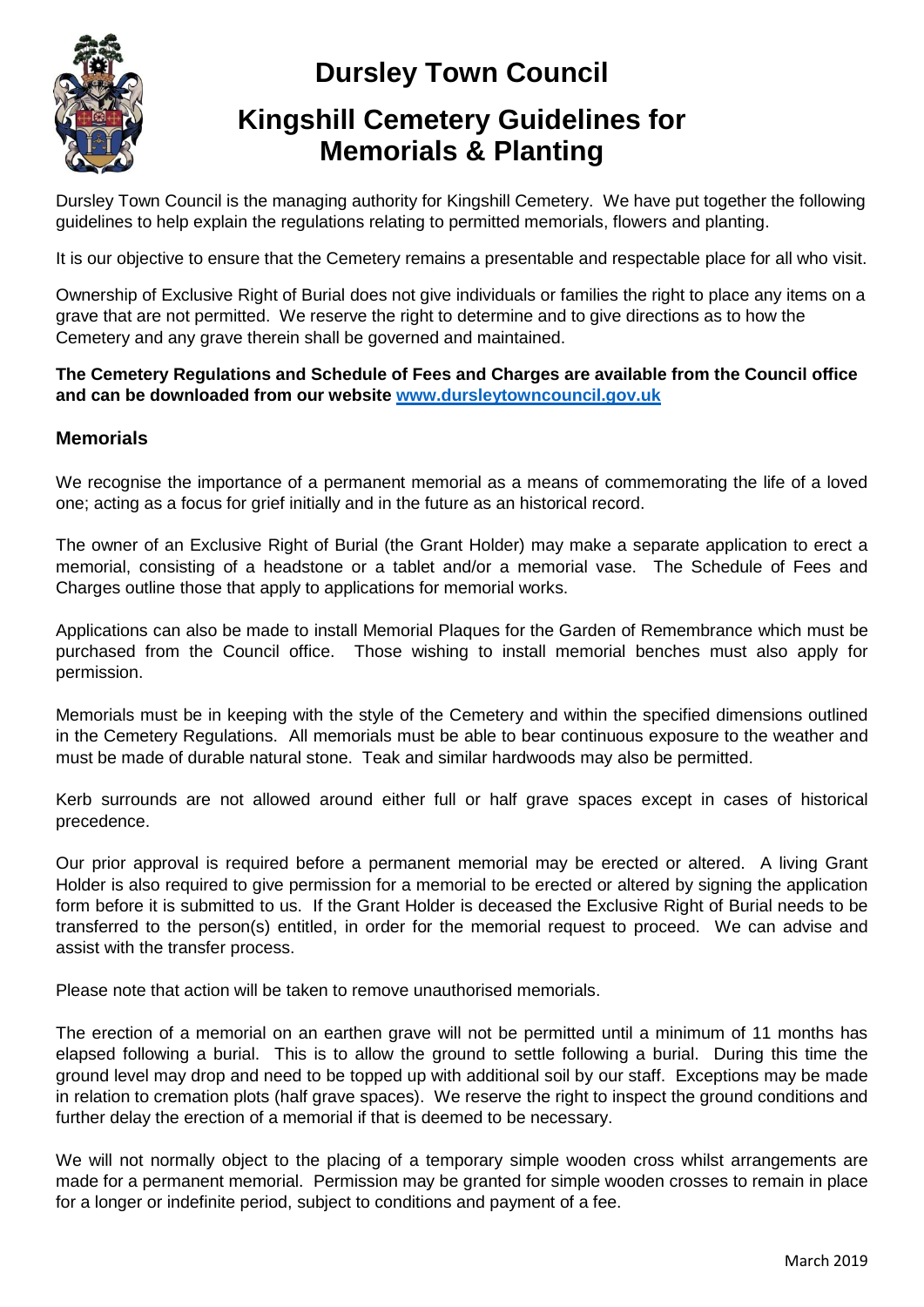The responsibility for the memorial and its maintenance rests with the Grant Holder. Our staff carry out a memorial safety inspection every 2 years. If a memorial is found to be unsafe it will be laid down without delay and attempts will be made to contact the Grant Holder.

Any remedial work required will be the Grant Holder's responsibility and we advise that they consider insuring the memorial *(public liability, any accidental/other damage, vandalism).* All memorials must be kept in good order and the Council reserves the right to remove any memorial that is not maintained in an adequate or safe condition.

### **Flowers & Planting**

Following a burial, all funeral wreaths and floral tributes will be left on a grave for a period of not less than 4 weeks. After the 4 week period has elapsed, the wreaths and flowers will be removed if this has not already been done by the family of the deceased and the grave space will be re-seeded and included in the regular grass cutting schedule.

Following the burial the ground can take up to 11 months to settle and in some cases longer. During this time the ground level may drop and need to be 'topped up' with additional soil and re-seeded by our staff. Please note that we monitor ground levels as part of our regular inspections; occasionally grave spaces need to 'topped up' again in the future due to natural ground movement.

Permanent grave space mounds are not allowed except in cases of historical precedence where they do not pose a risk to others.

The planting of bedding plants or bulbs is permitted on grave spaces but, other than in cases of historical precedence, is restricted to the area immediately in front of the headstone/head of the grave and shall not exceed 2 feet 6 inches wide and 2 feet deep measured from the back of the headstone/head of the grave. Plant containers (e.g. plant pots) should not be placed in this area.

The remainder of the grave space must be kept level, grassed and clear in order that access to adjoining plots and maintenance are neither compromised or inconvenienced.

To avoid loss of plants, cultivation should not take place until the ground has settled and ideally until a permanent memorial is in place. We reserve the right to remove planting that has exceeded the permitted area.

It is the responsibility of the Grant Holder to keep the grave space free from weeds and in a tidy condition. Other than cutting grassed areas we do not provide a maintenance service. We reserve the right to level and turf/re-seed the grave if in our opinion it is untidy and/or could pose a risk to others.

The planting of trees and shrubs in the Cemetery is not allowed without our written permission. They can cause damage to memorials and grow out of control. We reserve the right without notice to remove them.

Please be aware that our written permission must be obtained before planting in the Garden of Remembrance (and also in the Garden of Rest at St. Marks). The Council would normally approve the planting of a hybrid tea rose bush or miniature rose bush, subject to the availability of space.

Cut or artificial flowers should be placed in permanent set memorial vases (e.g. built into headstones), permitted by us via a memorial application.

Plants and flowers should not be placed in unauthorised/breakable containers for safety reasons (e.g. glass, porcelain, terracotta).

Up to 2 standard sized robust plastic or metal spiked memorial vases *(as pictured)* can be used per grave space for cut/artificial flowers. The vase must be located directly alongside the memorial at the head of the grave space in the permitted planting area (with the exception of graves awaiting memorials). We reserve the right to remove broken and brittle vases.